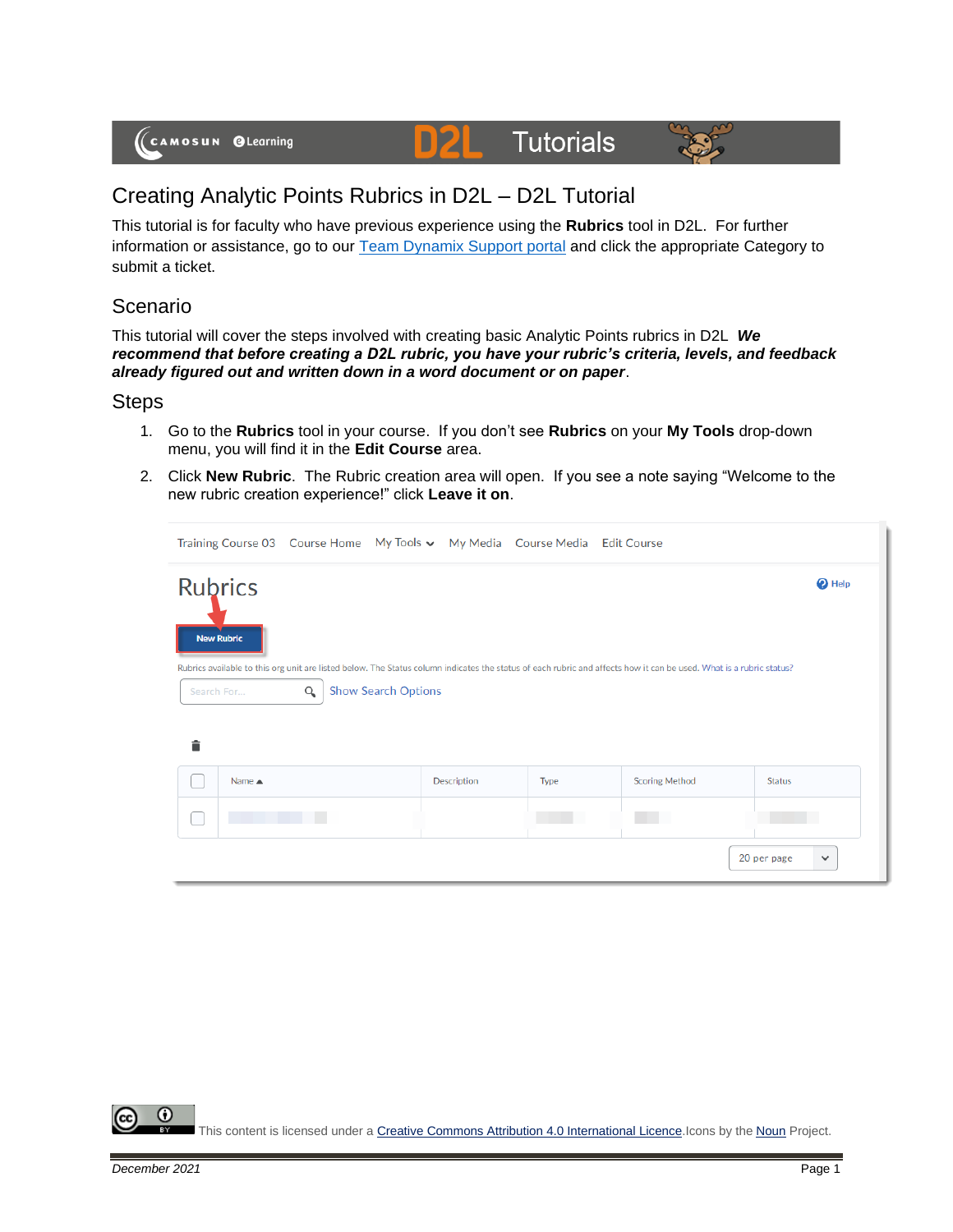3. Give your rubric a **Name**. Note that a rubric can be used for multiple assessments, so you don't have to name it after a specific assessment (for example, "Assignment 1 Rubric") unless that works for you.

|   |                                                                                |                         |                         |                                      |                                    |                     | $\checkmark$ |
|---|--------------------------------------------------------------------------------|-------------------------|-------------------------|--------------------------------------|------------------------------------|---------------------|--------------|
|   | Edit Rubric ~<br>Name*<br>Essay Rubric<br>Type: Analytic $\blacktriangleright$ | Scoring: Points $\vee$  | Reverse Level Order     |                                      |                                    | Status: Published V |              |
|   | ⊕                                                                              | Level 4<br>û<br>pt<br>4 | Level 3<br>Ê<br>3<br>pt | Level 2<br>貪<br>$\overline{2}$<br>pt | Level 1<br>貪<br>$\mathbf{1}$<br>pt | ╬                   |              |
| H | Criterion 1                                                                    |                         |                         |                                      |                                    | /4                  | î            |
|   |                                                                                | <b>Initial Feedback</b> |                         |                                      |                                    |                     |              |
|   |                                                                                |                         |                         |                                      |                                    |                     |              |
| H | Criterion 2                                                                    |                         |                         |                                      |                                    | /4                  | â            |
|   |                                                                                | <b>Initial Feedback</b> |                         |                                      |                                    |                     |              |
|   |                                                                                |                         |                         |                                      |                                    |                     |              |
| H | Criterion 3                                                                    |                         |                         |                                      |                                    | /4                  | 貪            |
|   |                                                                                | Initial Engelback       |                         |                                      |                                    |                     |              |

4. Select the **Type** of rubric you wish to create, and the **Scoring** you wish the rubric to have. For this tutorial, we are selecting **Analytic** and **Points.** Note that you can change these settings at any point – the rubric will adjust to the new Type or Scoring. This is handy if you would like to see different options before committing to one particular type of rubric.

| Name*          |                         |                     |              |                         |    |
|----------------|-------------------------|---------------------|--------------|-------------------------|----|
| Essay Rubric   |                         |                     |              |                         |    |
| Type: Analytic | Scoring: Points         | Reverse Level Order |              |                         |    |
| Holistic       | No Score                | Level 3             | Level 2      | Level 1                 | ╬  |
| Analytic<br>✓  | Points<br>$\checkmark$  | 貪<br>3<br>pt        | â<br>2<br>pt | û<br>$\mathbf{1}$<br>pt |    |
| UITEUTIUTE A   | Custom Points           |                     |              |                         | /4 |
|                | <b>Initial Feedback</b> |                     |              |                         |    |
| Criterion 2    |                         |                     |              |                         | /4 |
|                | <b>Initial Feedback</b> |                     |              |                         |    |
| Criterion 3    |                         |                     |              |                         |    |

This content is licensed under [a Creative Commons Attribution 4.0 International Licence.I](https://creativecommons.org/licenses/by/4.0/)cons by the [Noun](https://creativecommons.org/website-icons/) Project.

⋒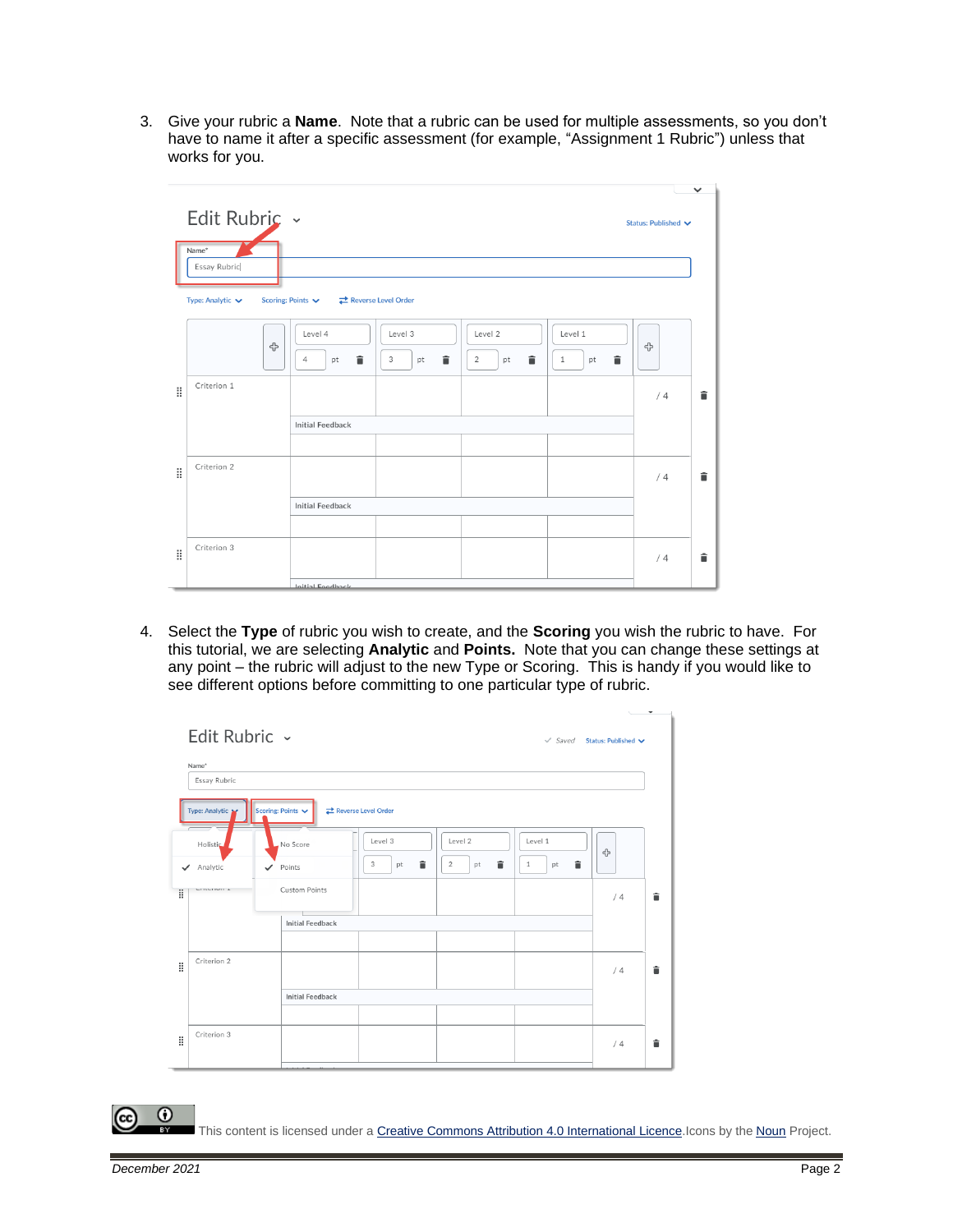5. Fill in your **Criteria** and **Levels**. The **Criteria** (rows in the table) are WHAT you are grading, for example, "Grammar and Spelling", "Argument", etc. The **Levels** (columns in the table) are HOW you are grading them for points, for example, Excellent, Good, Poor – and the number of points attached to each. Note that you do not need to have a level for every numerical value. For example, if your criterion is for 10 points of the total, your levels could be "Excellent" = 10, "Good"  $= 8$ , "Poor" = 6, etc. When you grade the rubric, you can edit the points to give students something other than the absolute points value. You can add Criteria by clicking **+ Add Criterion**, or add Levels by clicking the **+** at the right or left of the Levels row.

|    | Edit Rubric $\sim$<br>Name*                                                    |                               |                      |                      |                                | √ Saved Status: Published V |   |
|----|--------------------------------------------------------------------------------|-------------------------------|----------------------|----------------------|--------------------------------|-----------------------------|---|
|    | Essay Rubric                                                                   |                               |                      |                      |                                |                             |   |
|    | $\blacktriangleright$ Scoring: Points $\blacktriangleright$<br>Type Analytic V | Reverse Level Order           |                      |                      |                                |                             |   |
|    | ♧                                                                              | Excellent<br>û<br>10<br>pt    | Good<br>û<br>8<br>pt | Poor<br>î<br>6<br>pt | Fail<br>î<br>$\mathbb O$<br>pt | 45                          |   |
| H  | Gra <sub>v</sub> imar and Spelling                                             |                               |                      |                      |                                | /10                         | û |
|    |                                                                                | <b>Initial Feedback</b>       |                      |                      |                                |                             |   |
| ä  | Argument                                                                       |                               |                      |                      |                                | /10                         | û |
|    |                                                                                | <b>Initial Feedback</b>       |                      |                      |                                |                             |   |
| O. | Citations                                                                      |                               |                      |                      |                                | /10                         | î |
|    |                                                                                | Initial Few <sup>Ho</sup> ack |                      |                      |                                |                             |   |
|    |                                                                                |                               | + Add Criterion      |                      |                                |                             |   |

⋒ This content is licensed under [a Creative Commons Attribution 4.0 International Licence.I](https://creativecommons.org/licenses/by/4.0/)cons by the [Noun](https://creativecommons.org/website-icons/) Project.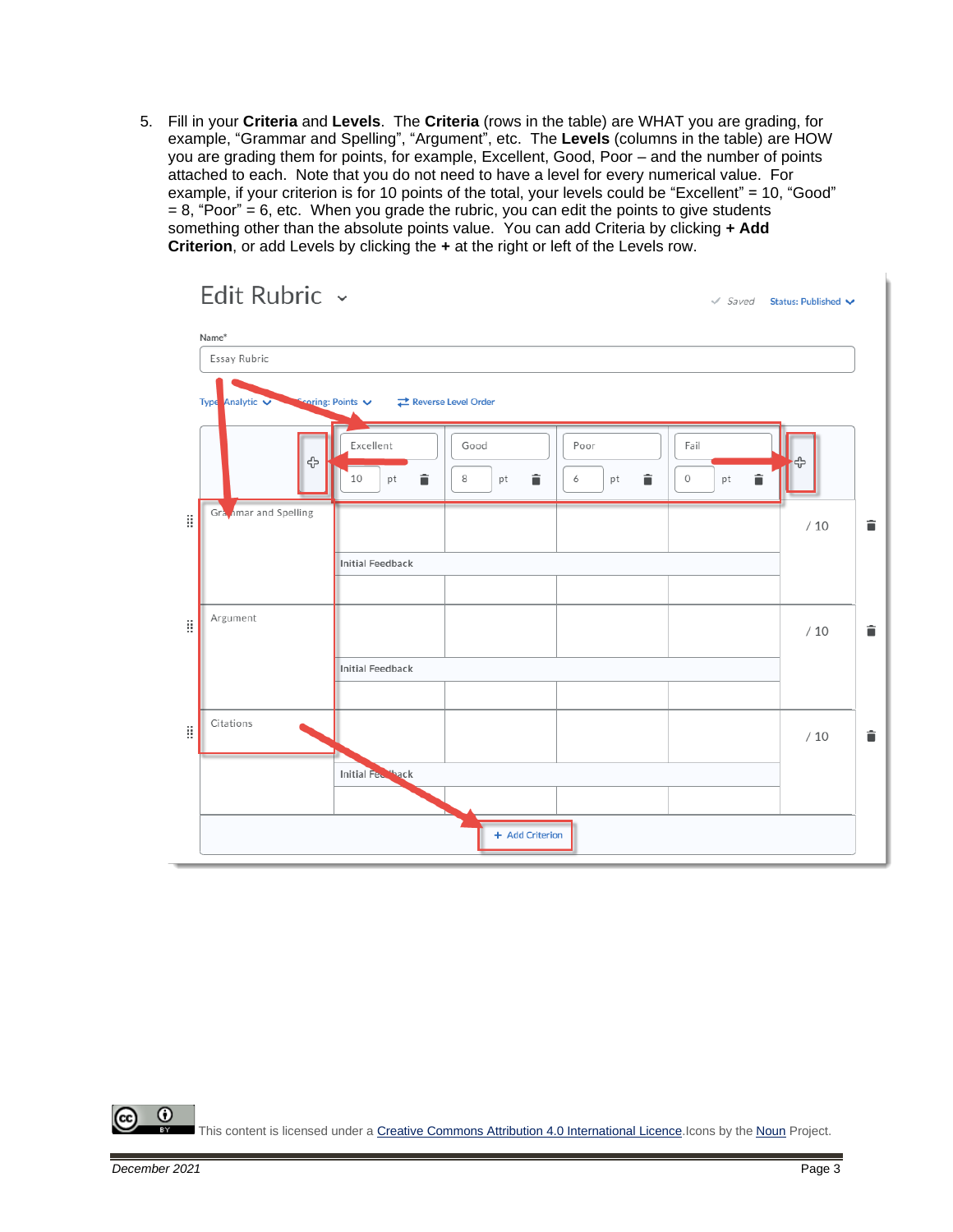6. In the boxes under the **Levels**, add text describing, for example, what an "Excellent" level of criterion "Grammar and Spelling" looks like. Having all this outlined in a document before creating the D2L Rubric will make this process easier than figuring it out on the fly.

|   | Edit Rubric ~<br>Name*               |                                                   |                                                                |                                                               |                                                                 | $\checkmark$ Saved Status: Published $\checkmark$ |   |
|---|--------------------------------------|---------------------------------------------------|----------------------------------------------------------------|---------------------------------------------------------------|-----------------------------------------------------------------|---------------------------------------------------|---|
|   | Essay Rubric                         |                                                   |                                                                |                                                               |                                                                 |                                                   |   |
|   | Type: Analytic $\blacktriangleright$ | Scoring: Points V                                 | Reverse Level Order                                            |                                                               |                                                                 |                                                   |   |
|   | ු                                    | Excellent<br>î<br>10<br>pt                        | Good<br>î<br>8<br>pt                                           | Poor<br>î<br>6<br>pt                                          | Fail<br>빏<br>這<br>в<br>Ι                                        | ╬                                                 |   |
| H | Grammar and Spelling                 | No grammatical<br>errors or spelling<br>mistakes. | One to three<br>grammatical errors<br>or spelling<br>mistakes. | Four to ten<br>grammatical errors<br>or spelling<br>mistakes. | More than ten<br>grammatical errors<br>or spelling<br>mistakes. | /10                                               | î |
|   |                                      | <b>Initial Feedback</b>                           |                                                                |                                                               |                                                                 |                                                   |   |
| H | Argument                             |                                                   |                                                                |                                                               |                                                                 | /10                                               | î |
|   |                                      | <b>Initial Feedback</b>                           |                                                                |                                                               |                                                                 |                                                   |   |
| H | Citations                            |                                                   |                                                                |                                                               |                                                                 | /10                                               | î |
|   |                                      | <b>Initial Feedback</b>                           |                                                                |                                                               |                                                                 |                                                   |   |
|   |                                      |                                                   |                                                                |                                                               |                                                                 |                                                   |   |
|   |                                      |                                                   | + Add Criterion                                                |                                                               |                                                                 |                                                   |   |

 $\odot$ (cc This content is licensed under [a Creative Commons Attribution 4.0 International Licence.I](https://creativecommons.org/licenses/by/4.0/)cons by the [Noun](https://creativecommons.org/website-icons/) Project.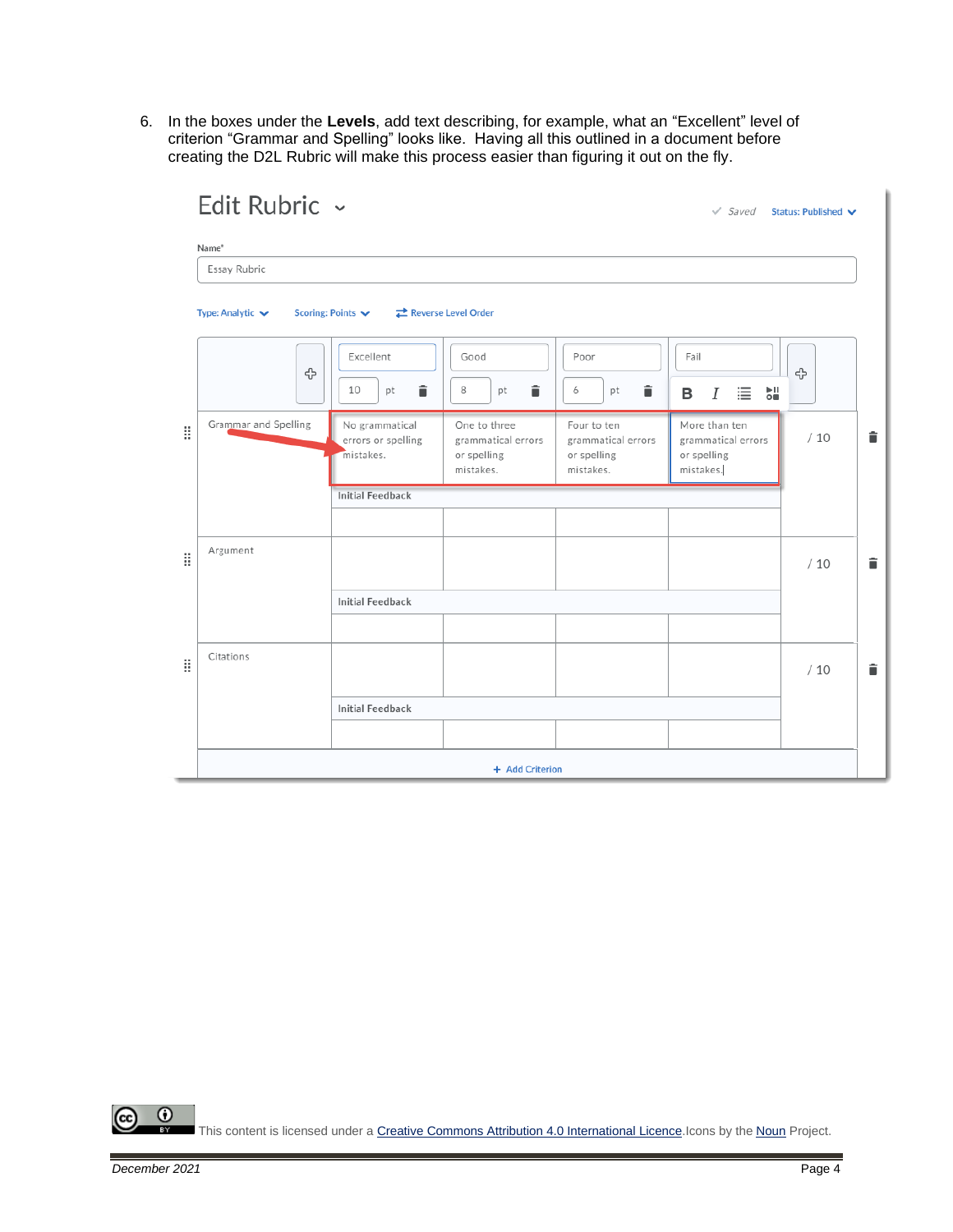7. The **Initial Feedback** is what students will see in the graded rubric if that level has been selected for that criteria. This field is important because, although you can add feedback on the fly when grading a rubric, that criteria/level information field is not always read by screen readers for students with accessibility needs. Therefore, we recommend using this Initial Feedback field for repeating in some way, for example, the information that explains what Excellent looks like for Spelling.

|   | Name*                                |                                                                             |                                                                                       |                                                                        |                                                                             |     |   |
|---|--------------------------------------|-----------------------------------------------------------------------------|---------------------------------------------------------------------------------------|------------------------------------------------------------------------|-----------------------------------------------------------------------------|-----|---|
|   | Essay Rubric                         |                                                                             |                                                                                       |                                                                        |                                                                             |     |   |
|   | Type: Analytic $\blacktriangleright$ | Scoring: Points                                                             | Reverse Level Order                                                                   |                                                                        |                                                                             |     |   |
|   | ╬                                    | Excellent<br>î<br>10<br>pt                                                  | Good<br>â<br>8<br>pt                                                                  | Poor<br>貪<br>6<br>рt                                                   | Fail<br>î<br>0<br>pt                                                        | ╬   |   |
| H | Grammar and Spelling                 | No grammatical<br>errors or spelling<br>mistakes.                           | One to three<br>grammatical errors<br>or spelling<br>mistakes.                        |                                                                        | More than ten<br>grammatical errors<br>or spelling<br>mistakes.             | /10 | â |
|   |                                      | Initial Feedback                                                            |                                                                                       |                                                                        |                                                                             |     |   |
|   |                                      | Excellent - you<br>had no<br>grammatical errors<br>or spelling<br>mistakes. | Good - you only<br>had one to three<br>grammatical errors<br>or spelling<br>mistakes. | You have four to<br>ten grammatical<br>errors or spelling<br>mistakes. | You have more<br>than ten<br>grammatical errors<br>or spelling<br>mistakes. |     |   |
| 8 | Argument                             |                                                                             |                                                                                       |                                                                        |                                                                             | /10 | û |
|   |                                      | <b>Initial Feedback</b>                                                     |                                                                                       |                                                                        |                                                                             |     |   |
|   |                                      |                                                                             |                                                                                       |                                                                        |                                                                             |     |   |
| 8 | Citations                            |                                                                             |                                                                                       |                                                                        |                                                                             | /10 | î |

 $\odot$ This content is licensed under [a Creative Commons Attribution 4.0 International Licence.I](https://creativecommons.org/licenses/by/4.0/)cons by the [Noun](https://creativecommons.org/website-icons/) Project.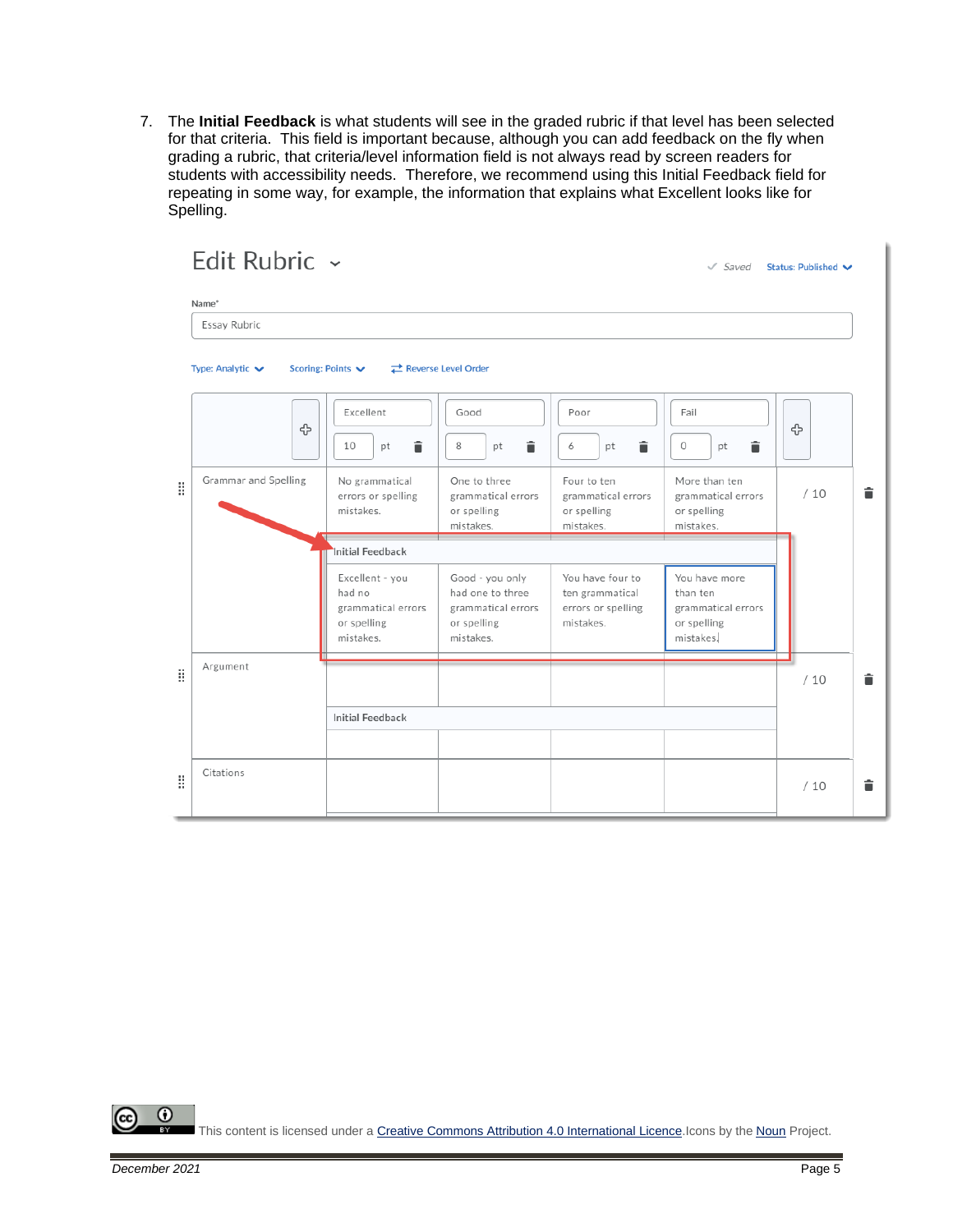8. **Criteria Group** options – Criteria groups allow you to break a larger Criterion into smaller chunks for grading separately. For example, breaking up "Grammar and Spelling" into two separate criteria.



 $\overline{0}$ This content is licensed under [a Creative Commons Attribution 4.0 International Licence.I](https://creativecommons.org/licenses/by/4.0/)cons by the [Noun](https://creativecommons.org/website-icons/) Project.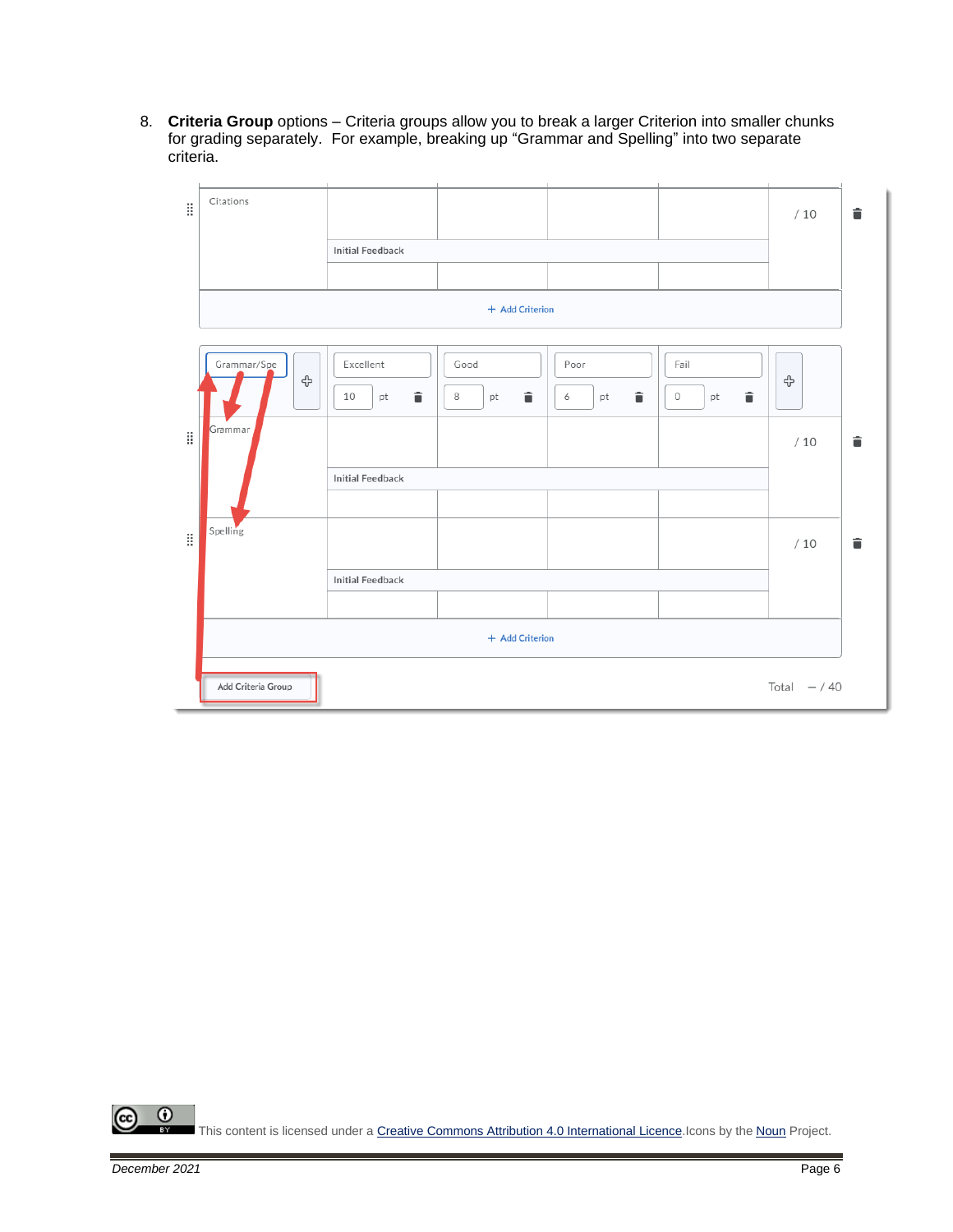9. The **Overall Score** gives a graded rubric an overall Level based on the overall score – adjust this area so it matches with the total possible score for all the Criteria levels together – for example, if you have three criteria, and the Level 1 total score for all three criteria together is between 27 and 30 (for example, in our rubric), put 27 in the Level 1 box, etc. The total scores will automatically be calculated in the rubric, and the overall score applied as per those totals.

|   |                                                                                       | î<br>5<br>pt            | 4<br>pt      | 貪<br>3<br>pt      | 貪<br>â<br>0<br>pt       |                |   |
|---|---------------------------------------------------------------------------------------|-------------------------|--------------|-------------------|-------------------------|----------------|---|
| ă | Grammar                                                                               |                         |              |                   |                         | /5             | û |
|   |                                                                                       | <b>Initial Feedback</b> |              |                   |                         |                |   |
|   |                                                                                       |                         |              |                   |                         |                |   |
| ă | Spelling                                                                              |                         |              |                   |                         | /5             | û |
|   |                                                                                       | <b>Initial Feedback</b> |              |                   |                         |                |   |
|   |                                                                                       |                         |              |                   |                         |                |   |
|   |                                                                                       |                         |              | + Add Criterion   |                         |                |   |
|   |                                                                                       |                         |              |                   |                         |                |   |
|   | Add Criteria Group                                                                    |                         |              |                   |                         | Total $- / 30$ |   |
|   | Overall Score                                                                         |                         |              |                   |                         |                |   |
|   | Each submission is assigned a level of achievement based on its overall rubric score. |                         |              |                   |                         |                |   |
|   | Excellent<br>⊕                                                                        | Good                    |              | Poor              | Fail                    | ⊕              |   |
|   | 27<br>or more                                                                         | î<br>24                 | î<br>or more | î<br>3<br>or more | Ê<br>$\circ$<br>or more |                |   |
|   |                                                                                       |                         |              |                   |                         |                |   |
|   |                                                                                       |                         |              |                   |                         |                |   |

 $\odot$ This content is licensed under [a Creative Commons Attribution 4.0 International Licence.I](https://creativecommons.org/licenses/by/4.0/)cons by the [Noun](https://creativecommons.org/website-icons/) Project.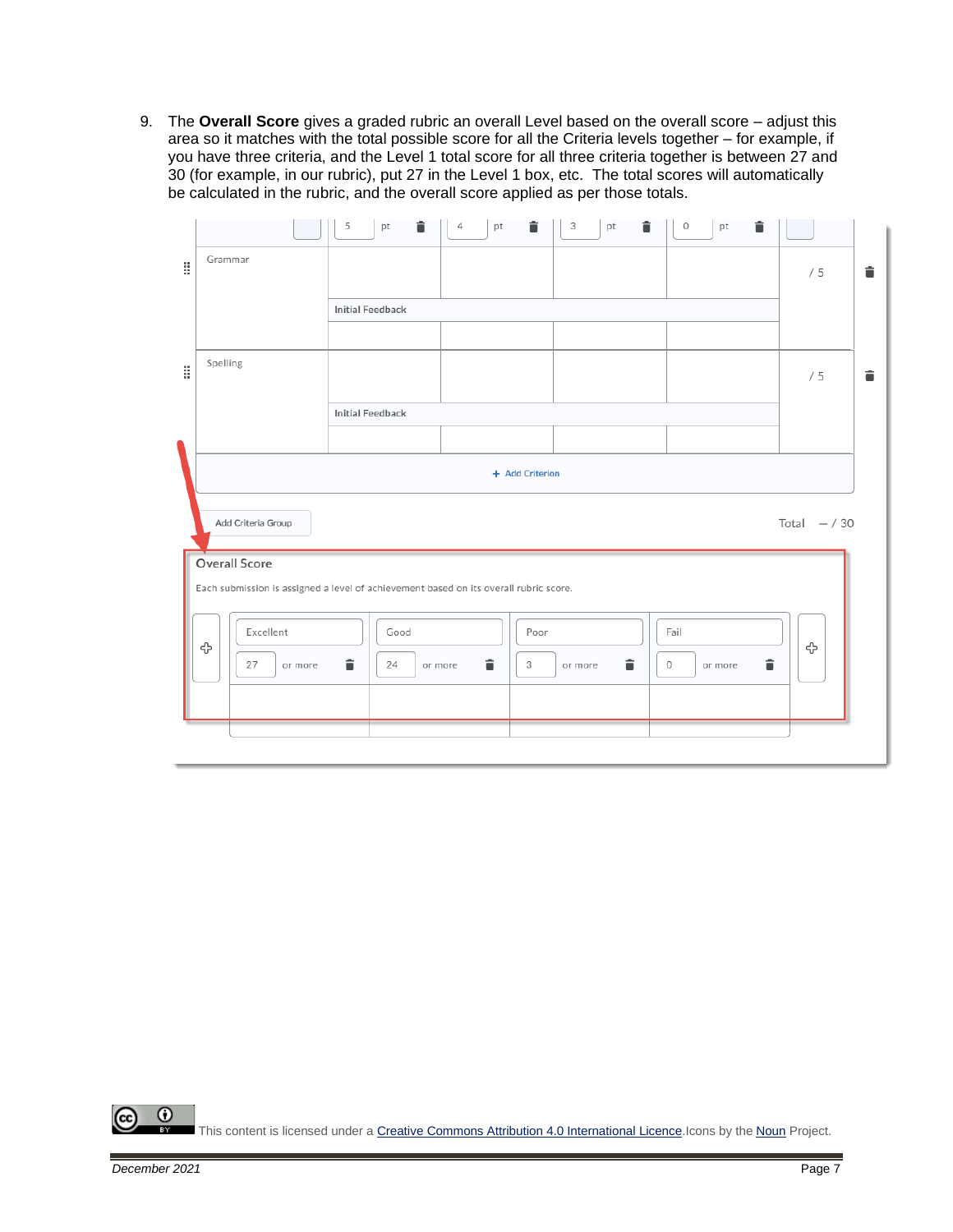10. Click on **Options**. In this section, you can control the **Visibility**, **Description**, and **Advanced Availability** for your rubric.

**Visibility** settings determine whether the rubric and scores are visible to students.

**Description** is for your personal reference – students do not see it.

**Advanced Availability** determines if your rubrics can be connected to activities (Assignments, Grades, Discussions) in D2L. You must check off **Competencies** to allow your rubrics to be attached to activities.

| Options                                                                            |  |  |  |  |  |
|------------------------------------------------------------------------------------|--|--|--|--|--|
| <b>Rubric Visibility</b>                                                           |  |  |  |  |  |
| Rubric is visible to students<br>$\bullet$                                         |  |  |  |  |  |
| Rubric is hidden from students                                                     |  |  |  |  |  |
| Rubric is hidden from students until feedback is published                         |  |  |  |  |  |
| <b>Score Visibility</b>                                                            |  |  |  |  |  |
| Hide scores from students                                                          |  |  |  |  |  |
| Description                                                                        |  |  |  |  |  |
| Add a description for your personal reference. It will not be shared with students |  |  |  |  |  |
|                                                                                    |  |  |  |  |  |
|                                                                                    |  |  |  |  |  |
|                                                                                    |  |  |  |  |  |
| <b>Advanced Availability</b>                                                       |  |  |  |  |  |
| Allow new associations in                                                          |  |  |  |  |  |
| Competencies<br>$\checkmark$                                                       |  |  |  |  |  |
| ePortfolio<br>$\checkmark$                                                         |  |  |  |  |  |
| What are associations?                                                             |  |  |  |  |  |
|                                                                                    |  |  |  |  |  |
| Close                                                                              |  |  |  |  |  |

 $\odot$ This content is licensed under [a Creative Commons Attribution 4.0 International Licence.I](https://creativecommons.org/licenses/by/4.0/)cons by the [Noun](https://creativecommons.org/website-icons/) Project.